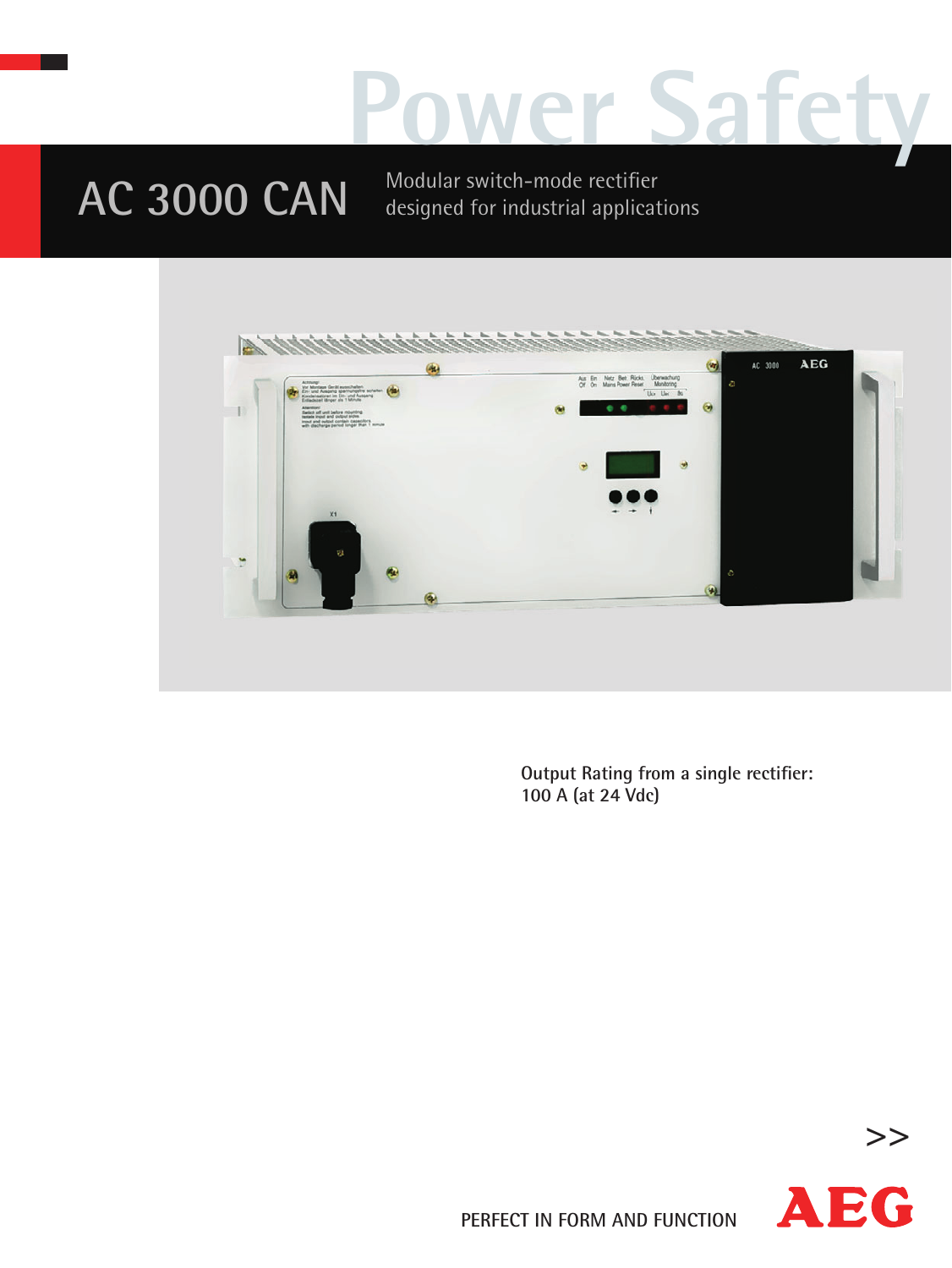# **Power Safety**

### **AC 3000 CAN**

#### **Applications**

For all Industrial applications. Provides secured DC power in combination with a parallel battery, for supply of all types of DC consumers including constant voltage and current sources.

#### **Communication**

The unit offers full functionality in stand-alone mode but can additionally be controlled and monitored via the digital CAN-BUS which is immune to interference.

Its boasts a compact design as a 19" module with a height of 4 height units. Consequently, redundant systems can be set up even when there is very little space available, by connecting the units together in parallel using the n+1 principle.

#### **Easy operation**

The switch mode power supply is a pre-wired unit. The connections can be easily accessed from the front panel. Programming is simple thanks to the controls and indicators which are installed on the front panel.

#### **Operating principle**

The single phase alternating mains voltage is converted to a smoothed DC voltage taking account of sinusoidal current consumption. This allows it to achieve a power factor of > 0.99. From this, transistors generate an AC voltage of 100 kHz. With the assistance of transformers, potential separation and the voltage adjustment are on the secondary side. The high frequency AC voltage is then rectified by means of rapid acting diodes. An output filter is installed to reduce the voltage ripple. The output voltage and current are controlled by pulse-width modulation of the transistor switch on the primary side.

#### **Key features**

- Compact 19" design
- n+1 parallel redundant systems can be provided due to the compact design as a 19" plug-in module with 4 height units
- Low weight
- High power density
- **•** Sinusoidal input current
- High efficiency
- Low inrush current **•** Outstanding dynamic response
- 
- Low voltage ripple
- **•** Temperature compensated battery charging
- Resistant to sustained short circuit
- Communication capable (CAN-BUS)
- Stand-alone mode even without CAN-BUS
- **•** Illuminated LCD-display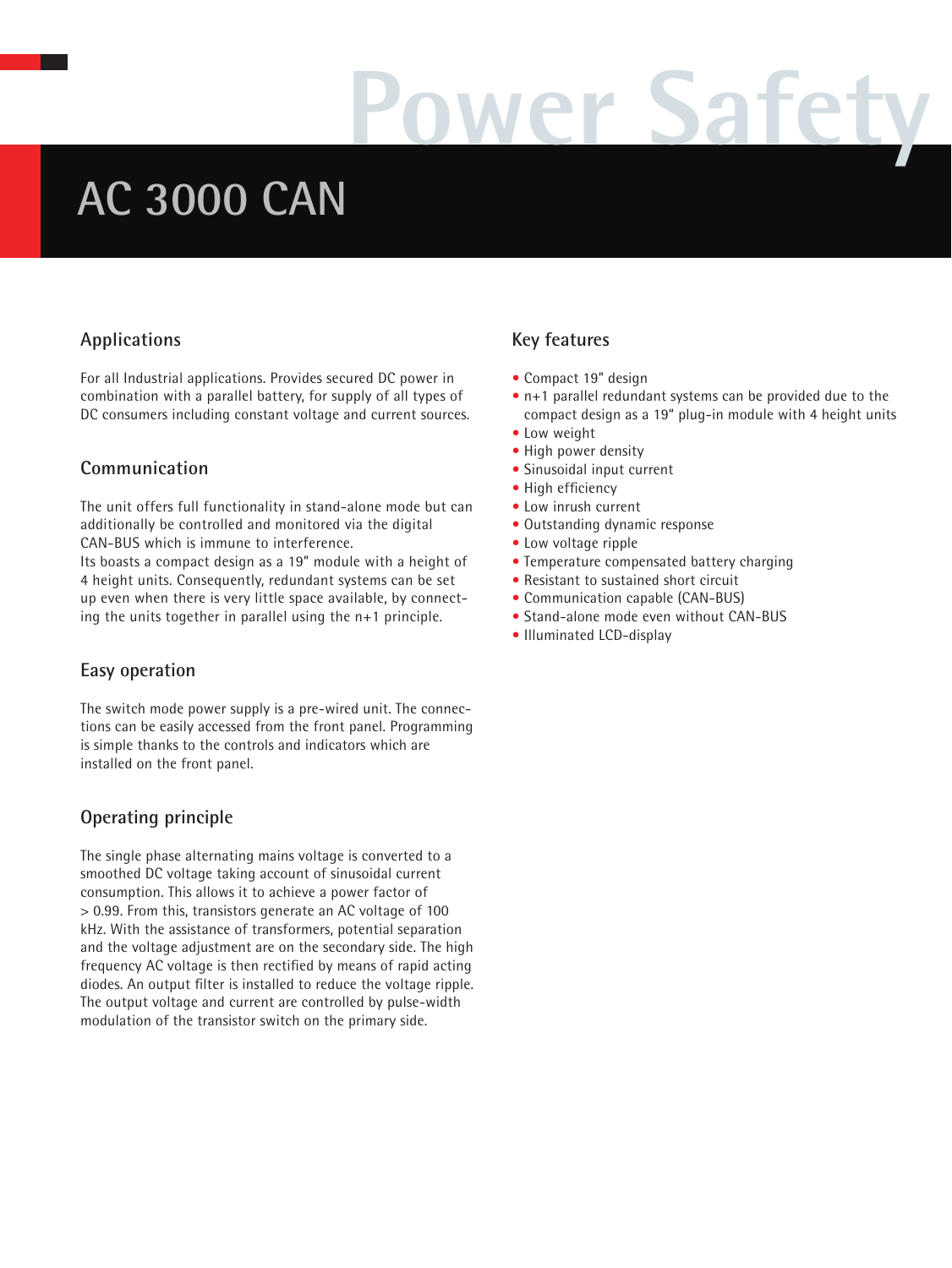| TYPE AC 3000 CAN                                                 | 24 V/100 A<br>E 230 G 24/100 BWFrg-Cpü                                                                                                                                                                                                                                                                                                                                                                                                     |
|------------------------------------------------------------------|--------------------------------------------------------------------------------------------------------------------------------------------------------------------------------------------------------------------------------------------------------------------------------------------------------------------------------------------------------------------------------------------------------------------------------------------|
| Part number                                                      | 3 720 51 03                                                                                                                                                                                                                                                                                                                                                                                                                                |
| <b>INPUT</b>                                                     |                                                                                                                                                                                                                                                                                                                                                                                                                                            |
| Nominal input voltage                                            | 230 Vac ± 15 %                                                                                                                                                                                                                                                                                                                                                                                                                             |
| Frequency                                                        | $47-63$ Hz                                                                                                                                                                                                                                                                                                                                                                                                                                 |
| Current consumption                                              | 13.4 Aac                                                                                                                                                                                                                                                                                                                                                                                                                                   |
| Inrush current                                                   | $\le$ rated input voltage                                                                                                                                                                                                                                                                                                                                                                                                                  |
| Required mains fuse                                              | gl 16 A                                                                                                                                                                                                                                                                                                                                                                                                                                    |
| <b>OUTPUT</b>                                                    |                                                                                                                                                                                                                                                                                                                                                                                                                                            |
| Output voltage                                                   |                                                                                                                                                                                                                                                                                                                                                                                                                                            |
| Maintenance charge (U1)                                          | 26.76 Vdc $\pm$ 1% (2.23 V/cell)                                                                                                                                                                                                                                                                                                                                                                                                           |
| High-power charge (U2)                                           | 28.8 Vdc $\pm$ 1% (2.40 V/cell)                                                                                                                                                                                                                                                                                                                                                                                                            |
| Battery test (U3)                                                | 22.2 Vdc $\pm$ 1% (1.85 V/cell)                                                                                                                                                                                                                                                                                                                                                                                                            |
| Setting range (U1-U3)                                            | 20-30 Vdc                                                                                                                                                                                                                                                                                                                                                                                                                                  |
| Output current (11-13)                                           | 100 Adc $\pm$ 2 %                                                                                                                                                                                                                                                                                                                                                                                                                          |
| Setting range (11-13)                                            | 5-100 Adc                                                                                                                                                                                                                                                                                                                                                                                                                                  |
| Output voltage (U4)                                              | 31.8 Vdc $\pm$ 1% (2.65 V/cell)                                                                                                                                                                                                                                                                                                                                                                                                            |
| Setting range (U4)                                               | 20-32.4 Vdc                                                                                                                                                                                                                                                                                                                                                                                                                                |
| Output current (14)                                              | 50 Adc $\pm$ 2 %                                                                                                                                                                                                                                                                                                                                                                                                                           |
| Setting range (14)                                               | 5-80 Adc                                                                                                                                                                                                                                                                                                                                                                                                                                   |
| Number of battery cells lead acid<br>(Nickel cadmium on request) | 12                                                                                                                                                                                                                                                                                                                                                                                                                                         |
| Efficiency, total                                                | 88 % with 30 V/100 A; 91 % with 30 V/40 A (part load)                                                                                                                                                                                                                                                                                                                                                                                      |
| Voltage ripple                                                   | $\leq 50$ mVpp                                                                                                                                                                                                                                                                                                                                                                                                                             |
| Interference voltage to (CCITT)                                  | $\leq 1.8$ mV                                                                                                                                                                                                                                                                                                                                                                                                                              |
| Power factor                                                     | 0.99                                                                                                                                                                                                                                                                                                                                                                                                                                       |
| Dynamic response                                                 | $\leq$ 5 % for sudden changes in load between 10 %-90 %-10 % rated output current<br>(compensation time $t < 1$ ms)                                                                                                                                                                                                                                                                                                                        |
| Short-circuit response                                           | Resistant to sustained short circuit, 1 x rated output current                                                                                                                                                                                                                                                                                                                                                                             |
| Parallel operation                                               | 31 units when connected to CAN-BUS, load distribution approx. 5 %                                                                                                                                                                                                                                                                                                                                                                          |
| Characteristic line                                              | IU characteristic to DIN 41772/DIN 41773                                                                                                                                                                                                                                                                                                                                                                                                   |
| <b>MONITORING AND INDICATION</b>                                 |                                                                                                                                                                                                                                                                                                                                                                                                                                            |
| Mains-side monitoring                                            | Over/under-voltage with switch-off, self acknowledging                                                                                                                                                                                                                                                                                                                                                                                     |
| Output-side monitoring systems                                   | Excess temperature with automatic power reduction                                                                                                                                                                                                                                                                                                                                                                                          |
| With LED display                                                 | DC under-voltage without shut-off, auto-acknowledgement;<br>DC over-voltage with shut-off and locking                                                                                                                                                                                                                                                                                                                                      |
| Indicators                                                       | Mains power available, operating and fault message via LED;<br>UA and IA via LCD indicator                                                                                                                                                                                                                                                                                                                                                 |
| <b>External functions</b>                                        | Group fault message via floating relay contact; ON/OFF via external floating<br>contact; external sensor cables output voltage UA; temperature-dependent<br>voltage control with optionally available active sensor;<br>selection of 2 <sup>nd</sup> /3 <sup>rd</sup> /4 <sup>th</sup> U characteristic line;<br>ex. Set-point specification 0 to 4 Vdc for UA and IA with LCD indicator;<br>ex. Set-point specification via CAN interface |